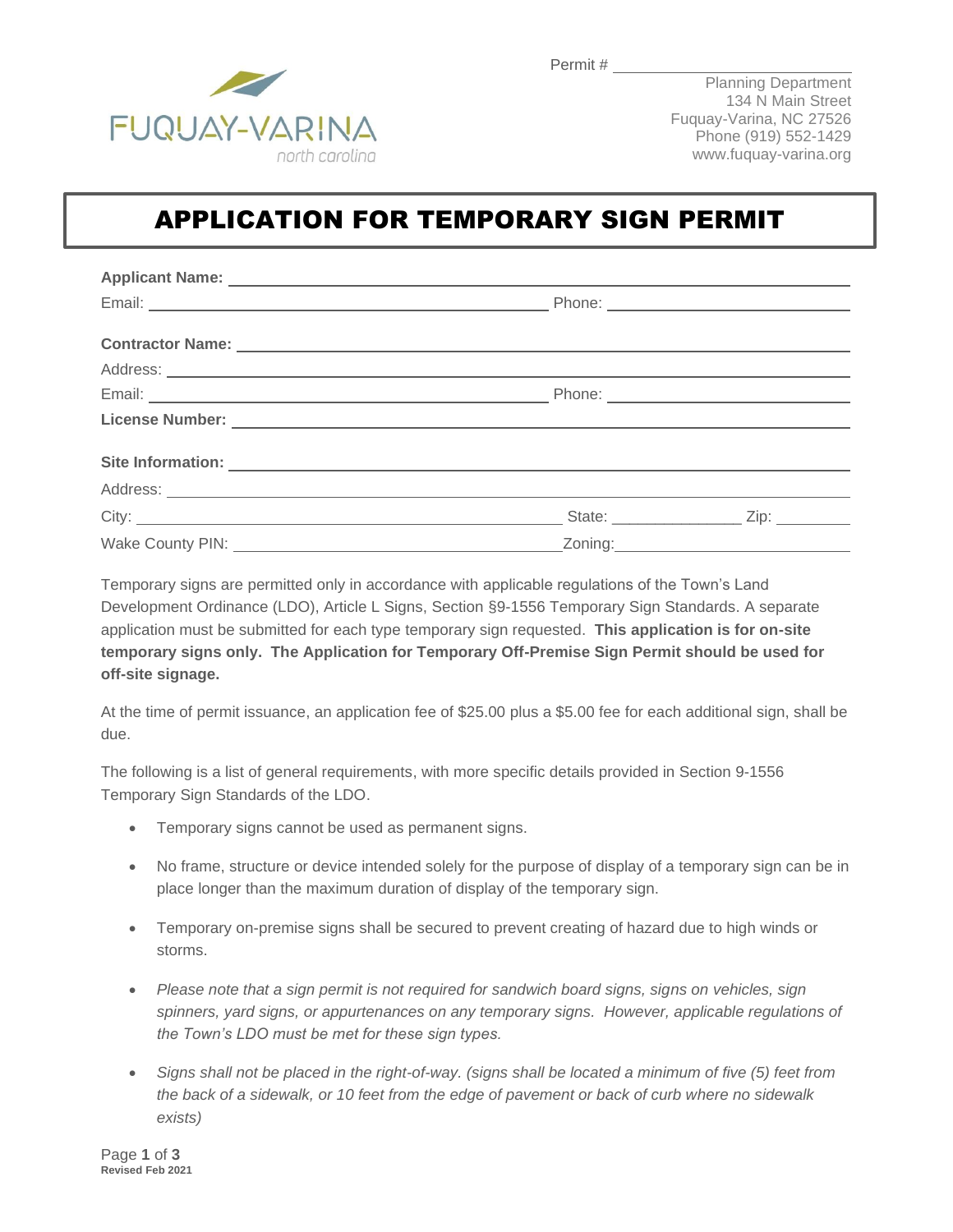# APPLICATION FOR TEMPORARY SIGN PERMIT

| <b>TEMPORARY SIGN TYPE:</b> Sanner Sign<br><b>L</b> Construction Sign                          |                                                       |  |  |  |
|------------------------------------------------------------------------------------------------|-------------------------------------------------------|--|--|--|
| Complete this section for banner sign:                                                         |                                                       |  |  |  |
| $\bullet$                                                                                      | Material: CCanvas C Nylon C Flexible plastic          |  |  |  |
| ۰                                                                                              | Size: square feet (max. 32 square feet)               |  |  |  |
|                                                                                                | <b>Location:</b> $\Box$ Freestanding $\Box$ Attached  |  |  |  |
| Freestanding distance from the curb or edge of pavement: ________ feet (min.10 feet<br>$\circ$ |                                                       |  |  |  |
| from the back of the curb or edge of pavement)                                                 |                                                       |  |  |  |
| $\bullet$                                                                                      | Duration of Display: ________ (max. 14 calendar days) |  |  |  |
|                                                                                                | ○ Start date: End date:                               |  |  |  |
| Maximum: No more than one (1) banner is permitted<br>$\bullet$                                 |                                                       |  |  |  |
|                                                                                                |                                                       |  |  |  |

#### **Complete this section for construction sign:**

- Size: square feet (max. 32 square feet per side)
- Height: \_\_\_\_\_\_\_ feet (max.10 feet)
- **Duration:** Signs cannot be erected prior to the issuance of the sign permit, nor prior to the site plan or building plan submittal for the project. Signs must be removed within 30 calendar days of issuance of the certificate of occupancy for the site, or for the last structure in a subdivision development.

I/we the undersigned do hereby certify that all information provided is true, complete, and accurate to the best of my/our knowledge.

Signature Date